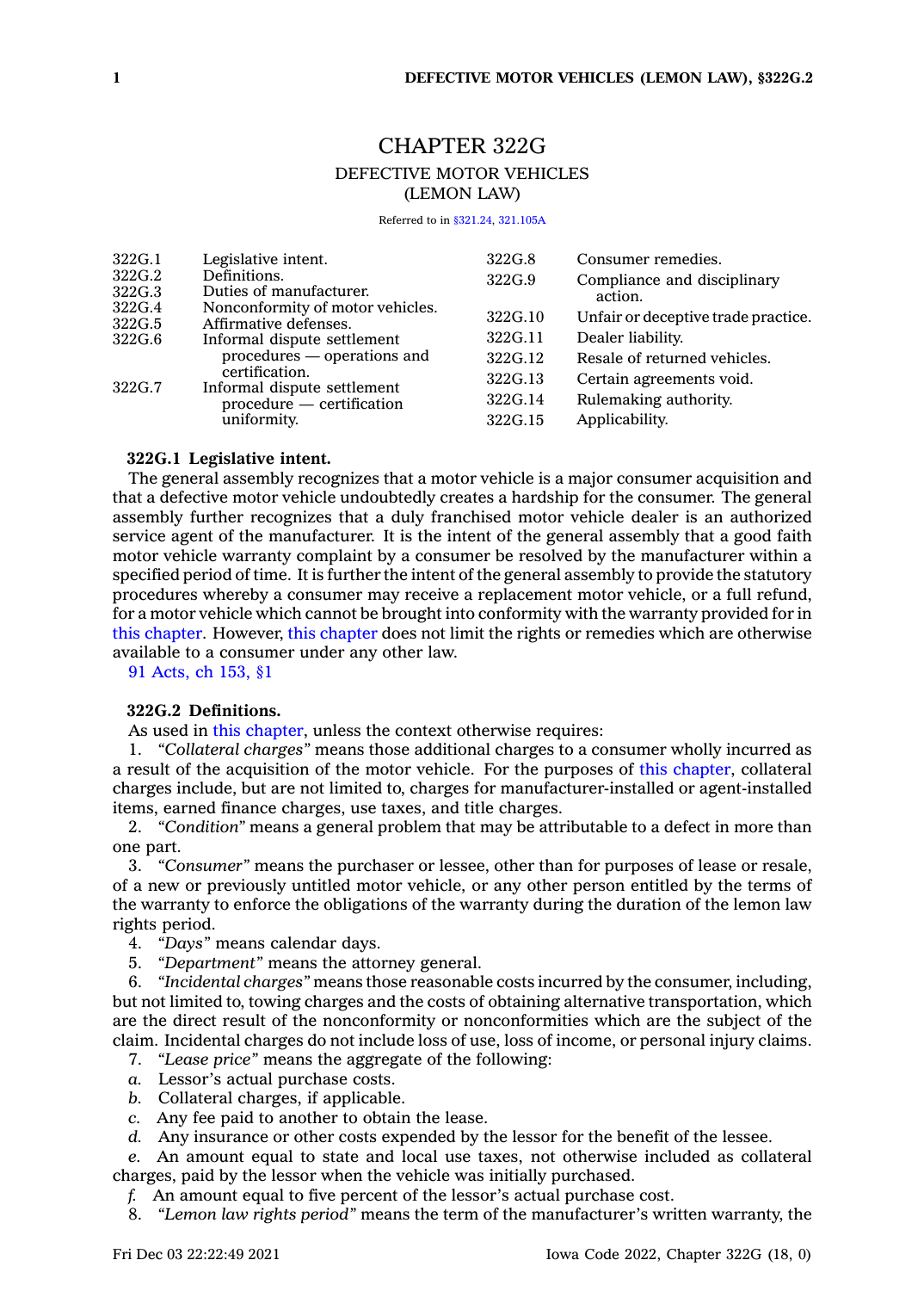### **§322G.2, DEFECTIVE MOTOR VEHICLES (LEMON LAW) 2**

period ending two years after the date of the original delivery of <sup>a</sup> motor vehicle to <sup>a</sup> consumer, or the first twenty-four thousand miles of operation attributable to <sup>a</sup> consumer, whichever expires first.

9. *"Lessee"* means any consumer who leases <sup>a</sup> motor vehicle for one year or more pursuant to <sup>a</sup> written lease agreement which provides that the lessee is responsible for repairs to the motor vehicle.

10. *"Lessee cost"* means the aggregate of the deposit and rental payments previously paid to the lessor for the leased vehicle.

11. *"Lessor"* means <sup>a</sup> person who holds the title to <sup>a</sup> motor vehicle leased to <sup>a</sup> lessee under <sup>a</sup> written lease agreement or who holds the lessor's rights under the agreement.

12. *"Manufacturer"* means <sup>a</sup> person engaged in the business of constructing or assembling new motor vehicles or installing on previously assembled vehicle chassis special bodies or equipment which, when installed, form an integral part of the new motor vehicle, or <sup>a</sup> person engaged in the business of importing new motor vehicles into the United States for the purpose of selling or distributing the new motor vehicles to new motor vehicle dealers.

13. *"Motor vehicle"* means <sup>a</sup> self-propelled vehicle purchased or leased in this state, except as provided in section [322G.15](https://www.legis.iowa.gov/docs/code/322G.15.pdf), and primarily designed for the transportation of persons or property over public streets and highways, but does not include mopeds, motorcycles, autocycles, motor homes, or vehicles over fifteen thousand pounds gross vehicle weight rating.

14. *"Nonconformity"* means <sup>a</sup> defect, malfunction, or condition in <sup>a</sup> motor vehicle such that the vehicle fails to conform to the warranty, but does not include <sup>a</sup> defect, malfunction, or condition that results from an accident, abuse, neglect, modification, or alteration of the motor vehicle by persons other than the manufacturer or its authorized service agent.

15. *"Person"* means person as defined in [section](https://www.legis.iowa.gov/docs/code/714.16.pdf) 714.16.

16. *"Program"* means an informal dispute settlement procedure established by <sup>a</sup> manufacturer which mediates and arbitrates motor vehicle warranty disputes arising in this state.

17. *"Purchase price"* means the cash price paid for the motor vehicle appearing in the sales agreement or contract, including any net allowance given for <sup>a</sup> trade-in vehicle.

18. *"Reasonable offset for use"* means the number of miles attributable to <sup>a</sup> consumer up to the date of the third attempt to repair the same nonconformity which is the subject of the claim, or the first attempt to repair <sup>a</sup> nonconformity that is likely to cause death or serious bodily injury, or the twentieth cumulative day when the vehicle is out of service by reason of repair of one or more nonconformities, whichever occurs first, multiplied by the purchase price of the vehicle, or in the event of <sup>a</sup> leased vehicle, the lessor's actual lease price plus an amount equal to two percent of the purchase price, and divided by one hundred twenty thousand.

19. *"Replacement motor vehicle"* means <sup>a</sup> motor vehicle which is identical or reasonably equivalent to the motor vehicle to be replaced, and as the motor vehicle to be replaced would have existed without the nonconformity at the time of original acquisition.

20. *"Substantially impair"* means to render the motor vehicle unfit, unreliable, or unsafe for warranted or ordinary use, or to significantly diminish the value of the motor vehicle.

21. *"Warranty"* means any written warranty issued by the manufacturer; or any affirmation of fact or promise made by the manufacturer, excluding statements made by the dealer, in connection with the sale or lease of <sup>a</sup> motor vehicle to <sup>a</sup> consumer, which relates to the nature of the material or workmanship and affirms or promises that the material or workmanship is free of defects or will meet <sup>a</sup> specified level of performance.

91 [Acts,](https://www.legis.iowa.gov/docs/acts/1991/CH0153.pdf) ch 153, §2; 95 [Acts,](https://www.legis.iowa.gov/docs/acts/95/CH0045.pdf) ch 45, §6; 2014 Acts, ch [1072,](https://www.legis.iowa.gov/docs/acts/2014/CH1072.pdf) §1, 2; 2016 Acts, ch [1098,](https://www.legis.iowa.gov/docs/acts/2016/CH1098.pdf) §30

# **322G.3 Duties of manufacturer.**

1. At the time of the consumer's purchase or lease of the vehicle, the manufacturer shall provide to the consumer <sup>a</sup> written statement that explains the consumer's rights and obligations under this [chapter](https://www.legis.iowa.gov/docs/code//322G.pdf). The written statement shall be prepared by the attorney general and shall contain <sup>a</sup> telephone number that the consumer can use to obtain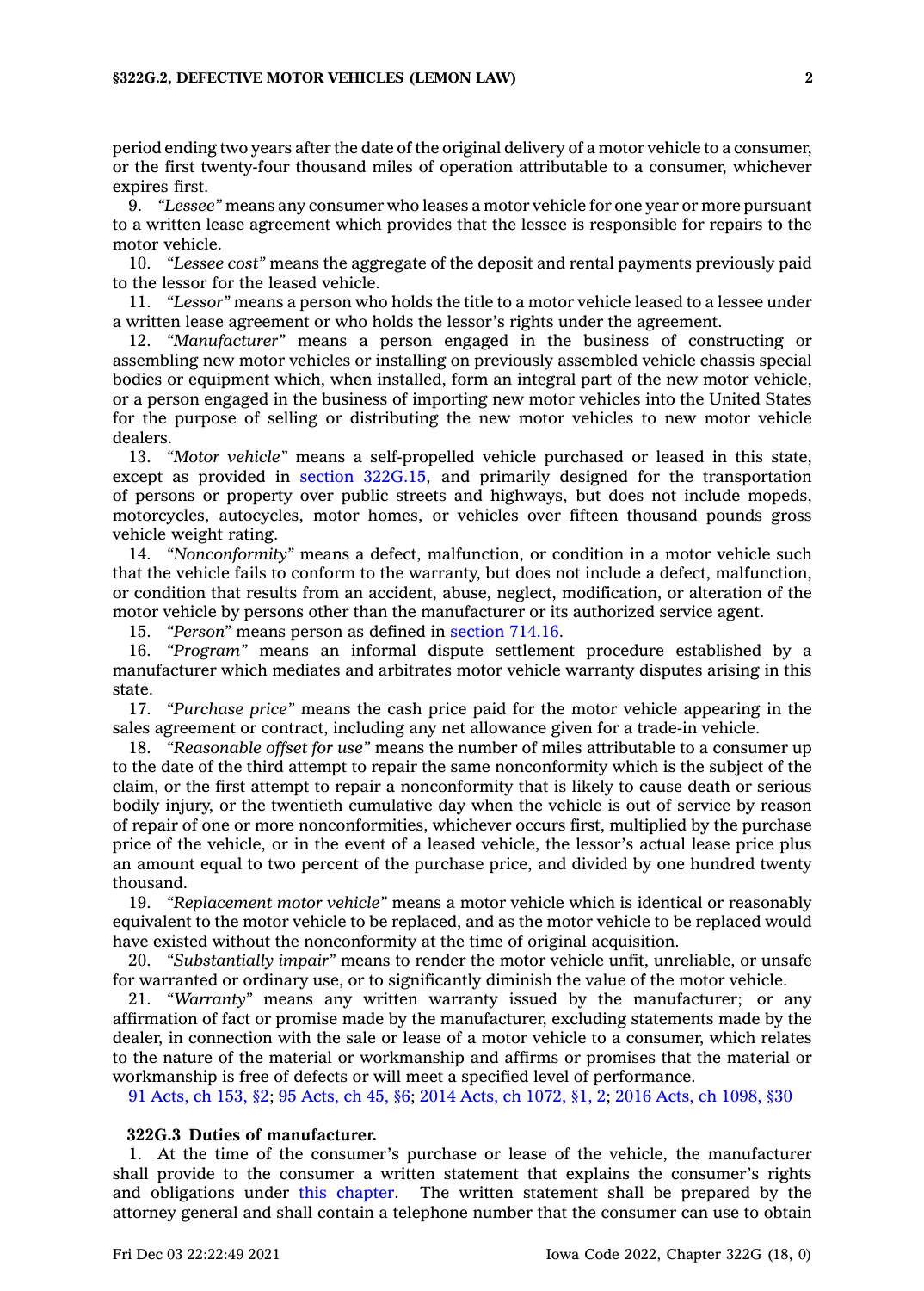information from the attorney general regarding the rights and obligations provided under this [chapter](https://www.legis.iowa.gov/docs/code//322G.pdf).

2. At the time of the consumer's purchase or lease of the vehicle, the manufacturer shall provide to the consumer the address and phone number for the zone, district, or regional office of the manufacturer for this state where <sup>a</sup> claim may be filed by the consumer. This information shall be provided to the consumer in <sup>a</sup> clear and conspicuous manner. Within thirty days of the introduction of <sup>a</sup> new model year for each make and model of motor vehicle sold in this state, the manufacturer shall notify the attorney general of such introduction. The manufacturer shall also inform the attorney general that <sup>a</sup> copy of the owner's manual and applicable written warranties shall be provided upon request and provide information as to where the request should be made. The manufacturer shall inform the attorney general where such <sup>a</sup> request should be directed and shall provide the copy of the owner's manual and applicable written warranties within five business days of <sup>a</sup> request by the attorney general.

3. A manufacturer or the authorized service agent of the manufacturer shall make repairs as necessary to conform the vehicle to the warranty if <sup>a</sup> motor vehicle does not conform to the warranty and the consumer reports the nonconformity to the manufacturer or authorized service agent during the lemon law rights period. Such repairs shall be made irrespective of whether they can be made prior to the expiration of the lemon law rights period.

4. A manufacturer or the authorized service agent of the manufacturer, shall provide to the consumer, each time the motor vehicle is returned after being examined or repaired under the warranty, <sup>a</sup> fully itemized, legible statement or repair order indicating any diagnosis made, and all work performed on the motor vehicle including, but not limited to, <sup>a</sup> general description of the problem reported by the consumer or an identification of the defect or condition, parts and labor, the date and the odometer reading when the motor vehicle was submitted for examination or repair, and the date when the repair or examination was completed.

5. Upon request from the consumer, the manufacturer, or the authorized service agent of the manufacturer, shall provide <sup>a</sup> copy of either or both of the following:

*a.* Any report or printout of any diagnostic computer operation compiled by the manufacturer or authorized service agent regarding an inspection or diagnosis of the motor vehicle.

*b.* A copy of any technical service bulletin issued by the manufacturer regarding the year and model of the motor vehicle as it pertains to any material, feature, component, or the performance of the motor vehicle.

91 [Acts,](https://www.legis.iowa.gov/docs/acts/1991/CH0153.pdf) ch 153, §3 Referred to in [§322G.15](https://www.legis.iowa.gov/docs/code/322G.15.pdf)

### **322G.4 Nonconformity of motor vehicles.**

1. *a.* After three attempts have been made to repair the same nonconformity that substantially impairs the motor vehicle, or after one attempt to repair <sup>a</sup> nonconformity that is likely to cause death or serious bodily injury, the consumer may give written notification, which shall be by certified or registered mail or by overnight service, to the manufacturer of the need to repair the nonconformity in order to allow the manufacturer <sup>a</sup> final attempt to cure the nonconformity. The manufacturer shall, within ten days after receipt of such notification, notify and provide the consumer with the opportunity to have the vehicle repaired at <sup>a</sup> reasonably accessible repair facility and after delivery of the vehicle to the designated repair facility by the consumer, the manufacturer shall, within ten days, conform the motor vehicle to the warranty. If the manufacturer fails to notify and provide the consumer with the opportunity to have the vehicle repaired at <sup>a</sup> reasonably accessible repair facility or perform the repairs within the time periods prescribed in this [subsection](https://www.legis.iowa.gov/docs/code/322G.4.pdf), the requirement that the manufacturer be given <sup>a</sup> final attempt to cure the nonconformity does not apply.

*b.* After twenty or more cumulative days when the motor vehicle has been out of service by reason of repair of one or more nonconformities, the consumer may give written notification to the manufacturer which shall be by certified or registered mail or by overnight service. Commencing upon the date such notification is received, the manufacturer has ten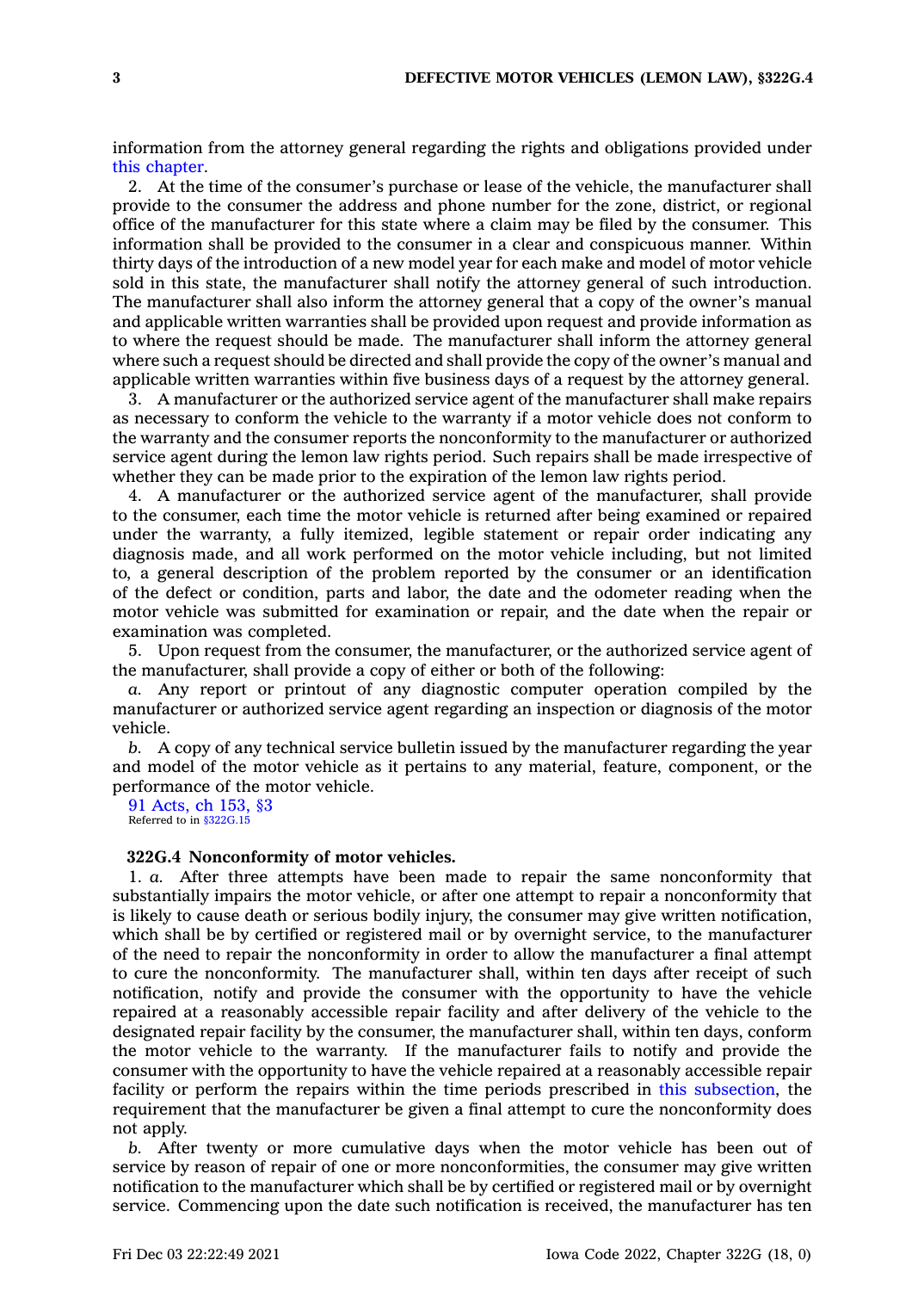cumulative days when the vehicle has been out of service by reason of repair of one or more nonconformities to conform the motor vehicle to the warranty.

2. *a.* If the manufacturer, or its authorized service agent, has not conformed the motor vehicle to the warranty by repairing or correcting one or more nonconformities that substantially impair the motor vehicle after <sup>a</sup> reasonable number of attempts, the manufacturer shall, within forty days of receipt of payment by the manufacturer of <sup>a</sup> reasonable offset for use by the consumer, replace the motor vehicle with <sup>a</sup> replacement motor vehicle acceptable to the consumer, or repurchase the motor vehicle from the consumer or lessor and refund to the consumer or lessor the full purchase or lease price, less <sup>a</sup> reasonable offset for use. The replacement or refund shall include payment of all collateral and reasonably incurred incidental charges. The consumer has an unconditional right to choose <sup>a</sup> refund rather than <sup>a</sup> replacement. If the consumer elects to receive <sup>a</sup> refund, and the refund exceeds the amount of the payment for <sup>a</sup> reasonable offset for use, the requirement that the consumer pay the reasonable offset for use in advance does not apply, and the manufacturer shall deduct that amount from the refund due to the consumer. If the consumer elects <sup>a</sup> replacement motor vehicle, the manufacturer shall provide the consumer <sup>a</sup> substitute motor vehicle to use until such time as the replacement vehicle is delivered to the consumer. At the time of the refund or replacement, the consumer, lienholder, or lessor shall furnish to the manufacturer clear title to and possession of the original motor vehicle.

*b.* Refunds shall be made to the consumer and lienholder of record, if any, as their interests appear. If applicable, refunds shall be made to the lessor and lessee as follows: the lessee shall receive the lessee's cost less <sup>a</sup> reasonable offset for use, and the lessor shall receive the lease price less the aggregate deposit and rental payments previously paid to the lessor for the leased vehicle. If it is determined that the lessee is entitled to <sup>a</sup> refund pursuant to this [chapter](https://www.legis.iowa.gov/docs/code//322G.pdf), the consumer's lease agreement with the lessor is terminated upon payment of the refund and no penalty for early termination shall be assessed. The department of revenue shall refund to the manufacturer any use tax or fee for new registration which the manufacturer refunded to the consumer, lessee, or lessor under this [section](https://www.legis.iowa.gov/docs/code/322G.4.pdf), if the manufacturer provides to the department of revenue <sup>a</sup> written request for <sup>a</sup> refund and evidence that the use tax or fee for new registration was paid when the vehicle was purchased and that the manufacturer refunded the use tax or fee for new registration to the consumer, lessee, or lessor.

3. *a.* It is presumed that <sup>a</sup> reasonable number of attempts have been undertaken to conform <sup>a</sup> motor vehicle to the warranty if, during the lemon law rights period, any of the following occur:

(1) The same nonconformity that substantially impairs the motor vehicle has been subject to examination or repair at least three times by the manufacturer or its authorized service agent, plus <sup>a</sup> final attempt by the manufacturer to repair the motor vehicle if undertaken as provided for in [subsection](https://www.legis.iowa.gov/docs/code/322G.4.pdf) 1, and such nonconformity continues to exist.

(2) A nonconformity that is likely to cause death or serious bodily injury has been subject to examination or repair at least one time by the manufacturer or its authorized service agent, plus <sup>a</sup> final attempt by the manufacturer to repair the motor vehicle if undertaken as provided for in [subsection](https://www.legis.iowa.gov/docs/code/322G.4.pdf) 1, and such nonconformity continues to exist.

(3) The motor vehicle has been out of service by reason of repair by the manufacturer, or its authorized service agent, of one or more nonconformities that substantially impair the motor vehicle for <sup>a</sup> cumulative total of thirty or more days, exclusive of down time for routine maintenance prescribed by the owner's manual. The thirty-day period may be extended by any period of time during which repair services are not available to the consumer because of war, invasion, strike, fire, flood, or natural disaster.

*b.* The terms of this [subsection](https://www.legis.iowa.gov/docs/code/322G.4.pdf) shall be extended for <sup>a</sup> period of up to two years after the date of the original delivery of <sup>a</sup> motor vehicle to <sup>a</sup> consumer, or the first twenty-four thousand miles of operation attributable to <sup>a</sup> consumer, whichever occurs first, if <sup>a</sup> nonconformity has been reported but has not been cured by the manufacturer, or its authorized service agent, before the expiration of the lemon law rights period.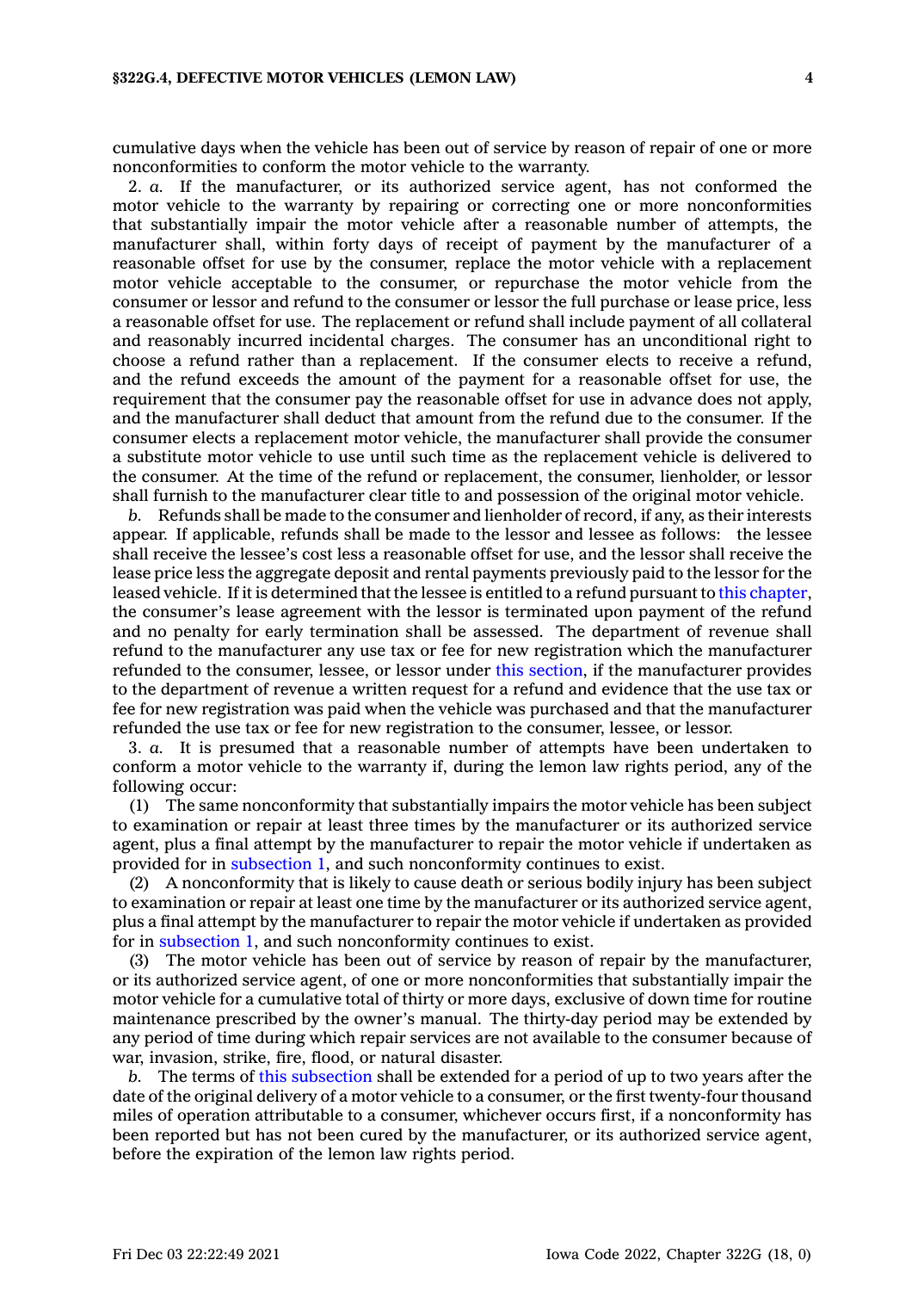4. A manufacturer, or its authorized service agent, shall not refuse to examine or repair any nonconformity for the purpose of avoiding liability under this [chapter](https://www.legis.iowa.gov/docs/code//322G.pdf).

91 [Acts,](https://www.legis.iowa.gov/docs/acts/1991/CH0153.pdf) ch 153, §4; 2003 [Acts,](https://www.legis.iowa.gov/docs/acts/2003/CH0145.pdf) ch 145, §286; 2008 Acts, ch [1113,](https://www.legis.iowa.gov/docs/acts/2008/CH1113.pdf) §107; 2010 Acts, ch [1061,](https://www.legis.iowa.gov/docs/acts/2010/CH1061.pdf) [§180](https://www.legis.iowa.gov/docs/acts/2010/CH1061.pdf)

Referred to in [§321.105A](https://www.legis.iowa.gov/docs/code/321.105A.pdf), [322G.6](https://www.legis.iowa.gov/docs/code/322G.6.pdf), [322G.8](https://www.legis.iowa.gov/docs/code/322G.8.pdf), [322G.12](https://www.legis.iowa.gov/docs/code/322G.12.pdf)

### **322G.5 Affirmative defenses.**

Any of the following is an affirmative defense to <sup>a</sup> claim under this [chapter](https://www.legis.iowa.gov/docs/code//322G.pdf):

1. The alleged nonconformity or nonconformities do not substantially impair the motor vehicle.

2. A nonconformity is the result of an accident, abuse, neglect, or unauthorized modification or alteration of the motor vehicle by <sup>a</sup> person other than the manufacturer or its authorized service agent.

3. The claim by the consumer was not filed in good faith.

4. Any other defense allowed by law which may be raised against the claim.

91 [Acts,](https://www.legis.iowa.gov/docs/acts/1991/CH0153.pdf) ch 153, §5

### **322G.6 Informal dispute settlement procedures — operations and certification.**

1. At the time of the consumer's purchase or lease of the vehicle, <sup>a</sup> manufacturer who has established <sup>a</sup> program certified pursuant to this [section](https://www.legis.iowa.gov/docs/code/322G.6.pdf) shall, at <sup>a</sup> minimum, clearly and conspicuously disclose to the consumer in written materials accompanying the vehicle how and where to file <sup>a</sup> claim with the program.

2. A certified program shall be funded and competently staffed at <sup>a</sup> level sufficient to ensure fair and expeditious resolution of all disputes, and shall not charge consumers any fee for use of the program. The manufacturer shall take all steps necessary to ensure that <sup>a</sup> certified program and its staff and decision makers are sufficiently insulated from the manufacturer so that the performance of the staff and the decisions of the decision makers are not influenced by the manufacturer. Such steps, at <sup>a</sup> minimum, shall ensure that the manufacturer does not make decisions on whether <sup>a</sup> consumer's dispute proceeds to the decision maker. Staff and decision makers of <sup>a</sup> certified program shall be trained in the provisions of this [chapter](https://www.legis.iowa.gov/docs/code//322G.pdf) and rules adopted under this [chapter](https://www.legis.iowa.gov/docs/code//322G.pdf).

3. *a.* A certified program shall allow an oral presentation by <sup>a</sup> party, or by <sup>a</sup> party's employee, agent, or representative.

*b.* Within five days following the consumer's notification to the certified program of the dispute, the program shall inform each party of their right to make an oral presentation.

*c.* Meetings of <sup>a</sup> certified program to hear and decide disputes shall be open to observers, including either party to the dispute, on reasonable and nondiscriminatory terms.

4. A certified program shall render <sup>a</sup> decision no later than sixty days from the day of the consumer's notification of the dispute, provided that <sup>a</sup> significant number of decisions are rendered within forty days. For the purposes of this [section](https://www.legis.iowa.gov/docs/code/322G.6.pdf), notification is deemed to have occurred when <sup>a</sup> certified program has received the consumer's name and address; the current date and the date of the original delivery of the motor vehicle to <sup>a</sup> consumer; the year, make, model, and identification number of the motor vehicle; and <sup>a</sup> description of the nonconformity. If the consumer has not previously notified the manufacturer of the nonconformity, the sixty-day period is extended for an additional seven days.

5. A certified program shall, in rendering decisions, take into account the provisions of [this](https://www.legis.iowa.gov/docs/code//322G.pdf) [chapter](https://www.legis.iowa.gov/docs/code//322G.pdf) and all legal and equitable factors germane to <sup>a</sup> fair and just decision. The decision shall disclose to the consumer and the manufacturer the reasons for the decision, and the manufacturer's required actions, if applicable. If the decision is in favor of the consumer, the consumer shall have up to twenty-five days from the date of receipt of the certified program's decision to indicate acceptance of the decision. The decision shall prescribe <sup>a</sup> reasonable period of time, not to exceed thirty days from the date the consumer notifies the manufacturer of acceptance of the decision, within which the manufacturer must fulfill the terms of the decision. If the manufacturer has had <sup>a</sup> reasonable number of attempts to conform <sup>a</sup> motor vehicle to the warranty as set forth in section 322G.4, [subsection](https://www.legis.iowa.gov/docs/code/322G.4.pdf) 3, including <sup>a</sup> final attempt by the manufacturer to repair the motor vehicle, if undertaken as provided for in [section](https://www.legis.iowa.gov/docs/code/322G.4.pdf)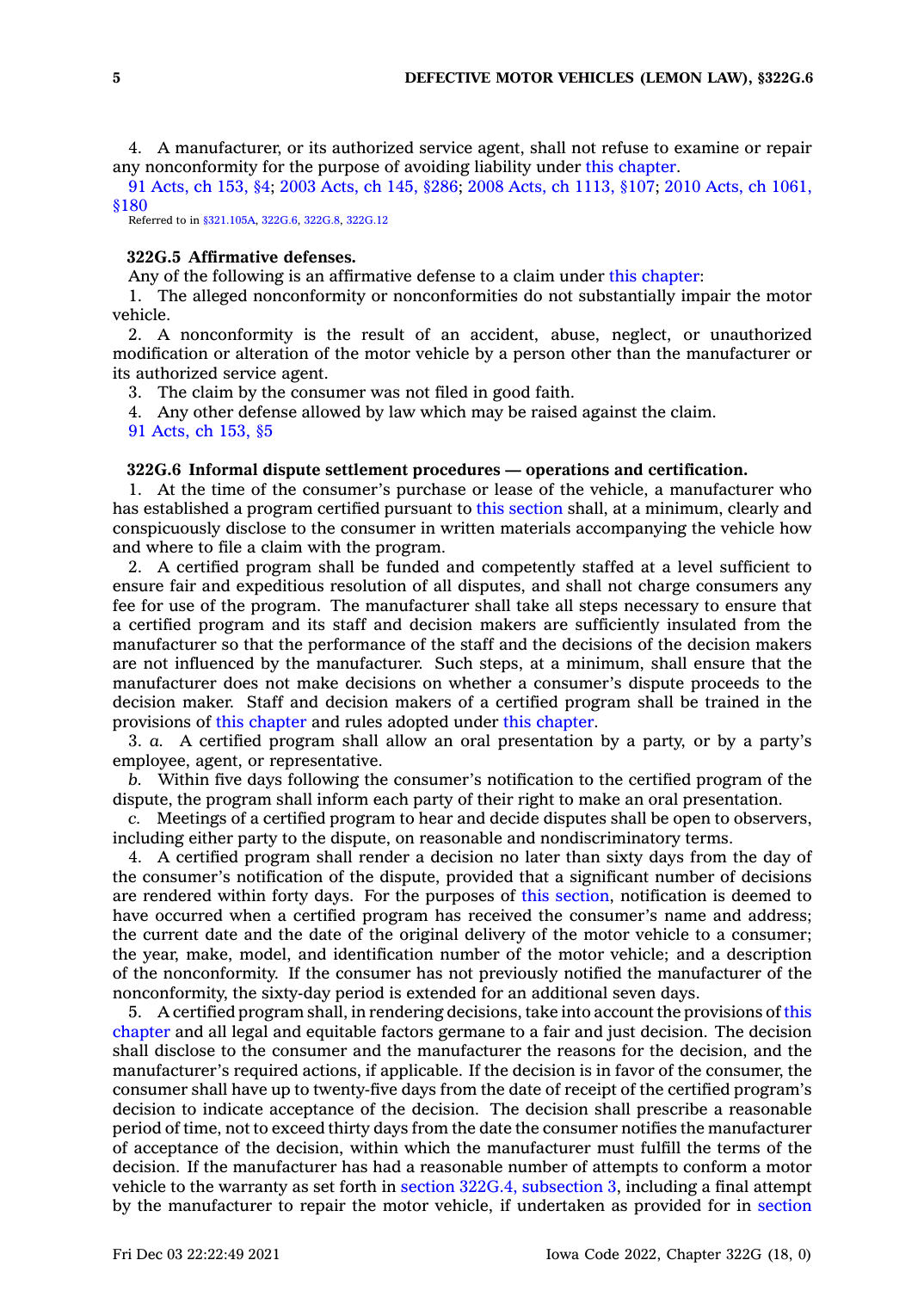322G.4, [subsection](https://www.legis.iowa.gov/docs/code/322G.4.pdf) 1, and the consumer is entitled to <sup>a</sup> replacement vehicle or <sup>a</sup> refund under section 322G.4, [subsection](https://www.legis.iowa.gov/docs/code/322G.4.pdf) 2, the decision shall be limited to relief as allowed under [section](https://www.legis.iowa.gov/docs/code/322G.4.pdf) 322G.4, [subsection](https://www.legis.iowa.gov/docs/code/322G.4.pdf) 2. In an action brought by <sup>a</sup> consumer under this [chapter](https://www.legis.iowa.gov/docs/code//322G.pdf), the decision of <sup>a</sup> certified program is admissible in evidence.

6. A certified program shall establish written procedures which explain operation of the certified program. Copies of the written procedures shall be made available to any person upon request and shall be sent to the consumer upon notification of the dispute.

7. A certified program shall retain all records for each dispute for at least four years after the final disposition of the dispute. A certified program shall have an independent audit conducted annually to determine whether the manufacturer and its performance and the program and its implementation are in compliance with this [chapter](https://www.legis.iowa.gov/docs/code//322G.pdf). All records for each dispute shall be available for the audit. Such audit, upon completion, shall be forwarded to the attorney general.

8. Any manufacturer licensed to sell motor vehicles in this state may apply to the attorney general for certification of its program. A manufacturer seeking certification of its program in this state shall submit to the attorney general an application for certification on <sup>a</sup> form prescribed by the attorney general.

9. A program certified in this state or <sup>a</sup> program established by <sup>a</sup> manufacturer applying for certification in this state shall submit to the attorney general <sup>a</sup> copy of each settlement approved by the program or decision made by the decision maker within thirty days after the settlement is reached or the decision is rendered. The decision or settlement shall contain information prescribed by the attorney general.

10. The attorney general shall review the operations of any certified program at least once annually. The attorney general shall prepare annual and periodic reports evaluating the operation of certified programs serving consumers in this state or programs established by motor vehicle manufacturers applying for certification in this state. The reports shall indicate whether certification should be granted, renewed, denied, or revoked.

11. If <sup>a</sup> manufacturer has established <sup>a</sup> program which the attorney general has certified as substantially complying with the provisions of and the rules adopted under this [chapter](https://www.legis.iowa.gov/docs/code//322G.pdf), and has informed the consumer how and where to file <sup>a</sup> claim with the program pursuant to [subsection](https://www.legis.iowa.gov/docs/code/322G.6.pdf) 1, the provisions of section 322G.4, [subsection](https://www.legis.iowa.gov/docs/code/322G.4.pdf) 2, do not apply to any consumer who has not first resorted to the program.

91 [Acts,](https://www.legis.iowa.gov/docs/acts/1991/CH0153.pdf) ch 153, §6; 2010 Acts, ch [1061,](https://www.legis.iowa.gov/docs/acts/2010/CH1061.pdf) §180 Referred to in [§322G.7](https://www.legis.iowa.gov/docs/code/322G.7.pdf), [322G.15](https://www.legis.iowa.gov/docs/code/322G.15.pdf)

### **322G.7 Informal dispute settlement procedure — certification uniformity.**

To facilitate uniform application, interpretation, and enforcement of this [section](https://www.legis.iowa.gov/docs/code/322G.7.pdf) and [section](https://www.legis.iowa.gov/docs/code/322G.6.pdf) [322G.6](https://www.legis.iowa.gov/docs/code/322G.6.pdf), and in implementing rules adopted pursuant to section [322G.14](https://www.legis.iowa.gov/docs/code/322G.14.pdf), the attorney general may cooperate with agencies that perform similar functions in any other states that enact these or similar sections. The cooperation authorized by this [section](https://www.legis.iowa.gov/docs/code/322G.7.pdf) may include any of the following:

1. Establishing <sup>a</sup> central depository for copies of all applications and accompanying materials submitted by manufacturers for certification, and all reports prepared, notices issued, and determinations made by the attorney general under section [322G.6](https://www.legis.iowa.gov/docs/code/322G.6.pdf).

2. Sharing and exchanging information, documents, and records pertaining to program operations.

3. Sharing personnel to perform joint reviews, surveys, and investigations of program operations.

- 4. Preparing joint reports evaluating program operations.
- 5. Granting joint certifications and certification renewals.
- 6. Issuing joint denials or revocations of certification.
- 7. Holding <sup>a</sup> joint administrative hearing.

8. Formulating, in accordance with [chapter](https://www.legis.iowa.gov/docs/code//17A.pdf) 17A, the administrative procedure Act, rules or proposed rules on matters such as guidelines, forms, statements of policy, interpretative opinions, and any other information necessary to implement [section](https://www.legis.iowa.gov/docs/code/322G.6.pdf) 322G.6.

91 [Acts,](https://www.legis.iowa.gov/docs/acts/1991/CH0153.pdf) ch 153, §7; 2019 [Acts,](https://www.legis.iowa.gov/docs/acts/2019/CH0059.pdf) ch 59, §99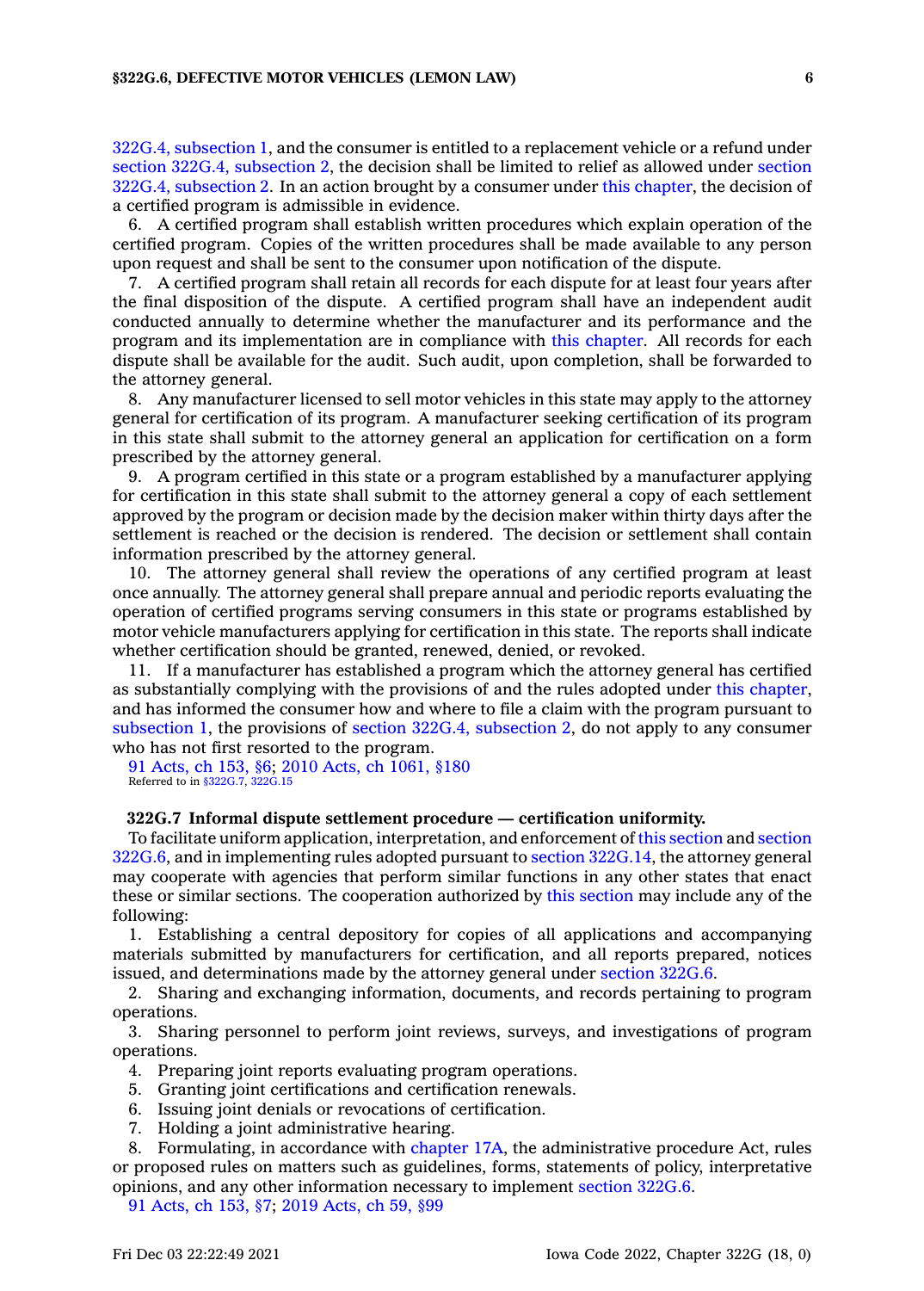### **322G.8 Consumer remedies.**

1. If <sup>a</sup> consumer resorts to <sup>a</sup> manufacturer's certified program and <sup>a</sup> decision is not rendered within the time periods allowed in this [chapter](https://www.legis.iowa.gov/docs/code//322G.pdf), or <sup>a</sup> manufacturer has no certified program and the consumer has notified the manufacturer pursuant to section [322G.4,](https://www.legis.iowa.gov/docs/code/322G.4.pdf) [subsection](https://www.legis.iowa.gov/docs/code/322G.4.pdf) 1, the consumer may file an action in district court under this [chapter](https://www.legis.iowa.gov/docs/code//322G.pdf) within one year from the expiration of the lemon law rights period or an extension of the period pursuant to section 322G.4, [subsection](https://www.legis.iowa.gov/docs/code/322G.4.pdf) 3.

2. If <sup>a</sup> consumer resorts to <sup>a</sup> manufacturer's certified program and is not satisfied with the performance of the manufacturer as ordered in the decision, or the manufacturer does not perform as directed by the decision within the time period specified in the decision, the consumer may file an action in district court under this [chapter](https://www.legis.iowa.gov/docs/code//322G.pdf) within six months after the date prescribed in the decision by which the manufacturer must fulfill the terms of the decision. If the consumer declines to accept the decision of the manufacturer's certified program, the consumer may appeal the decision pursuant to [subsection](https://www.legis.iowa.gov/docs/code/322G.8.pdf) 4. For purposes of this [subsection](https://www.legis.iowa.gov/docs/code/322G.8.pdf), *"not satisfied with the performance of the decision"* means, following the consumer's acceptance of the decision, the consumer indicates that the manufacturer failed to comply with the terms of the decision within the time specified in the decision or failed to cure the nonconformity within the time specified in the decision if further repairs were ordered.

3. In an action under either [subsection](https://www.legis.iowa.gov/docs/code/322G.8.pdf) 1 or 2, the court shall award <sup>a</sup> consumer who prevails the amount of any pecuniary loss, including relief the consumer is entitled to under section 322G.4, [subsection](https://www.legis.iowa.gov/docs/code/322G.4.pdf) 2, reasonable attorney's fees, and costs. In addition, if the court affirms the decision of the certified program, the court may award any additional amounts allowed under [subsection](https://www.legis.iowa.gov/docs/code/322G.8.pdf) 7.

4. A certified program's decision is final unless appealed by either party. A petition to the district court to appeal <sup>a</sup> decision must be made within fifty days after receipt of the decision or within twenty-five days from the date the consumer indicates acceptance of the decision to the manufacturer, whichever occurs first. Within seven days after the petition has been filed, the appealing party must send, by certified, registered, or express mail, <sup>a</sup> copy of the petition to the attorney general. If the attorney general receives no notice of the petition within sixty days after the manufacturer's receipt of <sup>a</sup> decision in favor of the consumer, and the consumer has indicated acceptance of the decision within the twenty-five days of receipt of the decision, but the manufacturer has neither complied with, nor petitioned to appeal the decision, the attorney general may apply to the court to impose <sup>a</sup> fine up to one thousand dollars per day against the manufacturer until the amount stands at twice the purchase price of the motor vehicle, unless the manufacturer provides clear and convincing evidence that the delay or failure was beyond its control or was acceptable to the consumer as evidenced by <sup>a</sup> written statement signed by the consumer. If the manufacturer fails to provide such evidence or fails to pay the fine, the attorney general shall initiate proceedings against the manufacturer for failure to pay the fine. The proceeds from the fine imposed shall be placed in the attorney general's motor vehicle fraud and odometer law enforcement fund for implementation and enforcement of this [chapter](https://www.legis.iowa.gov/docs/code//322G.pdf).

5. If the manufacturer fails to comply with <sup>a</sup> decision which has been timely accepted by the consumer or fails to file <sup>a</sup> timely petition for appeal, the court shall affirm the board's decision upon application by the consumer.

6. An appeal of <sup>a</sup> decision by <sup>a</sup> certified program to the court by <sup>a</sup> consumer or <sup>a</sup> manufacturer shall be tried de novo, and may be based upon stipulated facts. In <sup>a</sup> written petition to appeal <sup>a</sup> decision by the board, the appealing party must state the action requested and the grounds relied upon for appeal.

7. If <sup>a</sup> decision of the certified program in favor of the consumer is affirmed or upheld by the court, recovery by the consumer shall include the pecuniary value of the award, including relief the consumer is entitled to under section 322G.4, [subsection](https://www.legis.iowa.gov/docs/code/322G.4.pdf) 2, attorney's fees incurred in obtaining confirmation of the award, and all costs and continuing damages in an amount of twenty-five dollars per day for all days beyond the twenty-five-day period following the manufacturer's receipt of the consumer's acceptance of the certified program's decision. If <sup>a</sup> court determines that <sup>a</sup> manufacturer filed <sup>a</sup> petition for appeal to be tried de novo in bad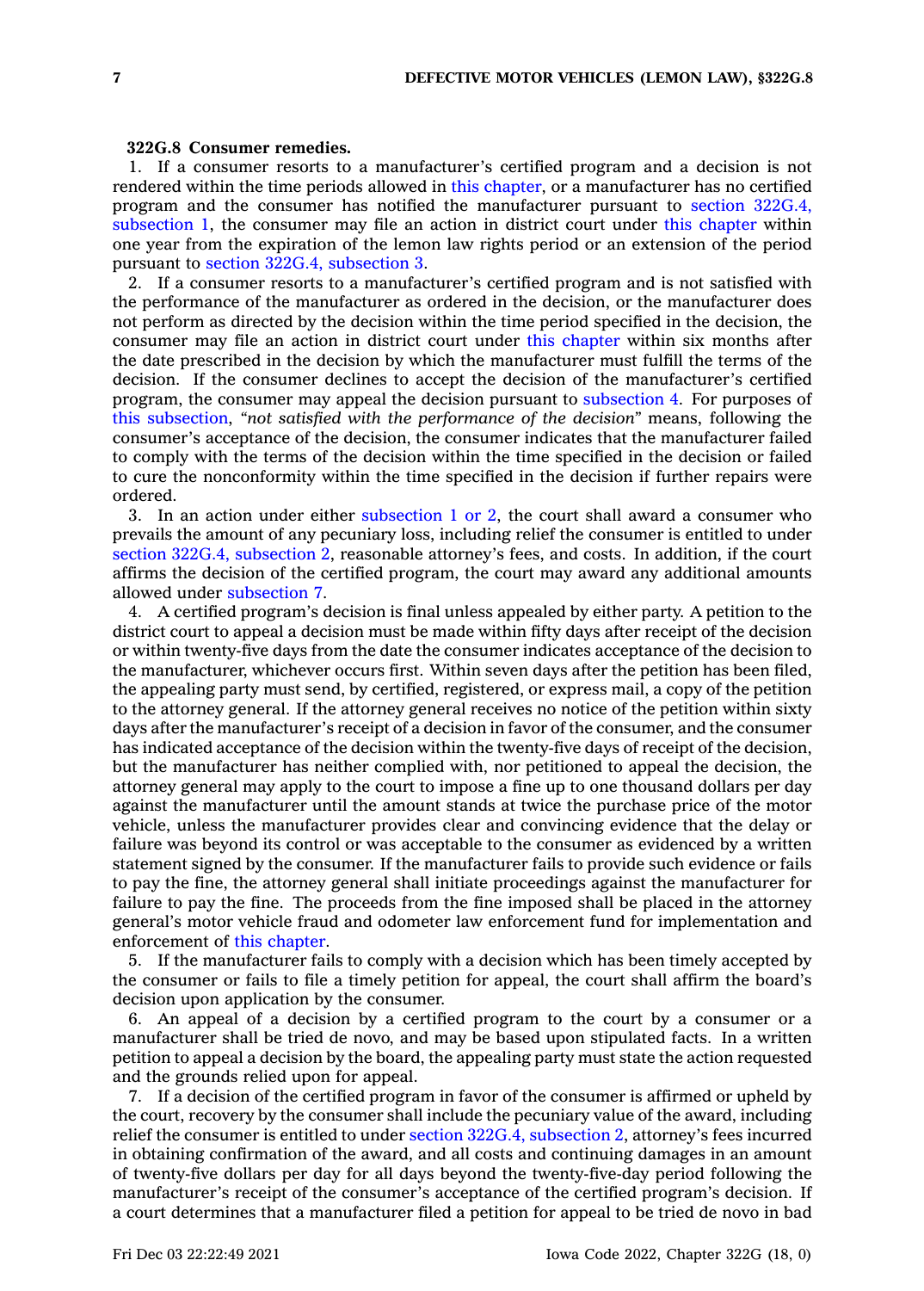faith or brought such an appeal solely for the purpose of harassment, the court shall double, and may triple, the amount of the total award, after consideration of all circumstances.

8. Appellate review of <sup>a</sup> court decision in favor of the consumer may be conditioned upon payment by the manufacturer of the consumer's attorney's fees and giving security for costs and expenses resulting from the review period.

9. This [chapter](https://www.legis.iowa.gov/docs/code//322G.pdf) does not prohibit <sup>a</sup> consumer from pursuing other rights or remedies under any other law.

91 [Acts,](https://www.legis.iowa.gov/docs/acts/1991/CH0153.pdf) ch 153, §8

### **322G.9 Compliance and disciplinary action.**

The attorney general may enforce and ensure compliance with the provisions of [this](https://www.legis.iowa.gov/docs/code//322G.pdf) [chapter](https://www.legis.iowa.gov/docs/code//322G.pdf) and rules adopted pursuant to section [322G.14](https://www.legis.iowa.gov/docs/code/322G.14.pdf), may issue subpoenas requiring the attendance of witnesses and the production of evidence, and may petition any court having jurisdiction to compel compliance with the subpoenas. The attorney general may levy and collect an administrative fine in an amount not to exceed one thousand dollars for each violation against any manufacturer found to be in violation of this [chapter](https://www.legis.iowa.gov/docs/code//322G.pdf) or rules adopted pursuant to section [322G.14](https://www.legis.iowa.gov/docs/code/322G.14.pdf). A manufacturer may request <sup>a</sup> hearing pursuant to [chapter](https://www.legis.iowa.gov/docs/code//17A.pdf) 17A, the administrative procedure Act, if the manufacturer contests the fine levied against it. The proceeds from any fine levied and collected pursuant to this [section](https://www.legis.iowa.gov/docs/code/322G.9.pdf) shall be placed in the attorney general's motor vehicle fraud and odometer law enforcement fund for implementation and enforcement of this [chapter](https://www.legis.iowa.gov/docs/code//322G.pdf).

91 [Acts,](https://www.legis.iowa.gov/docs/acts/1991/CH0153.pdf) ch 153, §9

# **322G.10 Unfair or deceptive trade practice.**

A violation by <sup>a</sup> manufacturer of this [chapter](https://www.legis.iowa.gov/docs/code//322G.pdf) is an unfair or deceptive trade practice in violation of section 714.16, [subsection](https://www.legis.iowa.gov/docs/code/714.16.pdf) 2, paragraph *"a"*.

91 [Acts,](https://www.legis.iowa.gov/docs/acts/1991/CH0153.pdf) ch 153, §10

### **322G.11 Dealer liability.**

This [chapter](https://www.legis.iowa.gov/docs/code//322G.pdf), except for the requirements of section [322G.12](https://www.legis.iowa.gov/docs/code/322G.12.pdf), does not impose any liability on <sup>a</sup> franchised motor vehicle dealer or create <sup>a</sup> cause of action by <sup>a</sup> consumer against <sup>a</sup> dealer. A dealer shall not be made <sup>a</sup> party defendant in any action involving or relating to this [chapter](https://www.legis.iowa.gov/docs/code//322G.pdf), except as provided in this [section](https://www.legis.iowa.gov/docs/code/322G.11.pdf). The manufacturer shall not charge back or require reimbursement by the dealer for any costs, including but not limited to any refunds or vehicle replacements, incurred by the manufacturer pursuant to this [chapter](https://www.legis.iowa.gov/docs/code//322G.pdf), in the absence of <sup>a</sup> finding by <sup>a</sup> court that the related repairs had been carried out by the dealer in <sup>a</sup> manner substantially inconsistent with the manufacturer's published instructions. A manufacturer who is found by <sup>a</sup> court to have improperly charged back <sup>a</sup> dealer because of <sup>a</sup> violation of this [section](https://www.legis.iowa.gov/docs/code/322G.11.pdf) is liable to the injured dealer for full reimbursement plus reasonable costs and any attorney's fees.

91 [Acts,](https://www.legis.iowa.gov/docs/acts/1991/CH0153.pdf) ch 153, §11; 95 [Acts,](https://www.legis.iowa.gov/docs/acts/1995/CH0045.pdf) ch 45, §7

# **322G.12 Resale of returned vehicles.**

1. A manufacturer who accepts the return of <sup>a</sup> motor vehicle pursuant to <sup>a</sup> settlement, determination, or decision under this [chapter](https://www.legis.iowa.gov/docs/code//322G.pdf) shall notify the state department of transportation, report the vehicle identification number of that motor vehicle within ten days after the acceptance, and obtain <sup>a</sup> new certificate of title for the vehicle in the manufacturer's name pursuant to [section](https://www.legis.iowa.gov/docs/code/321.46.pdf) 321.46. In obtaining <sup>a</sup> new certificate of title, the manufacturer shall title the vehicle in the county of the transferor's residence and shall be exempt from the registration fee requirements of [section](https://www.legis.iowa.gov/docs/code/321.46.pdf) 321.46 and the fee for new registration under section [321.105A](https://www.legis.iowa.gov/docs/code/321.105A.pdf). The new certificate of title, and all subsequent registration receipts and certificates of title issued for the motor vehicle, shall contain <sup>a</sup> designation indicating that the motor vehicle was returned to the manufacturer pursuant to this [chapter](https://www.legis.iowa.gov/docs/code//322G.pdf) or <sup>a</sup> similar law of another state. The state department of transportation shall determine the manner in which the designation is to be indicated on registration receipts and certificates of title and may determine that <sup>a</sup> "REBUILT" or "SALVAGE" designation supersedes the designation required